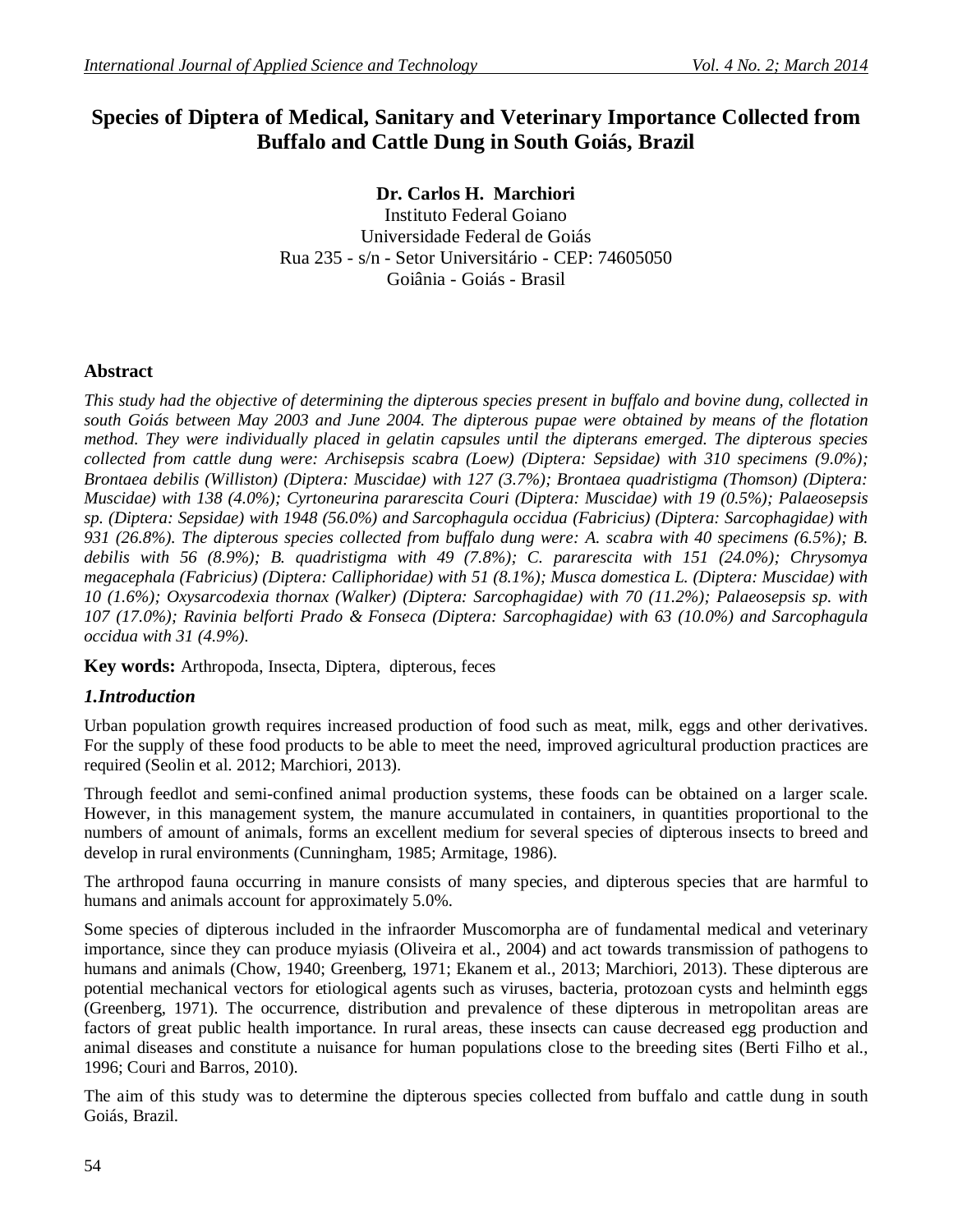## *2. Material and Methods*

In south Goiás, the experiment was conducted on the farm of the Agronomy School between May 2003 and June 2004. Every fortnight, 10 plates of fecal cake (of approximately 3 kg each) were produced from fresh bovine feces that were collected immediately after defecation in pastures of *Brachiaria brizantha* (Hochst ex. A. Rich) and in corrals. The material was collected in plastic buckets and was homogenized. It was then placed in 10 round plastic supports, with a hole to allow rainwater to drain away. This methodology was used for precise determination of the time between the emission of the fecal cake and its collection. The feces remained exposed (five in the pastures and five in the corrals) for 15 days. After this period, the feces were taken to the laboratory for extraction of pupae by means of the flotation method. The pupae were removed with the aid of a sieve; they were counted and individually stored in gelatin capsules (number 00) until the dipterous insects emerged. The dipterous that emerged were identified with the aid of a stereoscopic microscope and were conserved in 70% alcohol. The same methodology was used for buffalo feces. Hypotheses regarding dipterous insect preferences for buffalo dung and cattle dung were tested by means of the Chi-square test.

### *3. Results and Discussion*

A total of 3473 pupae of dipterous were collected from buffalo dung and were found to belong to three families and six different species (Table 1). From cattle feces, a total of 628 pupae of dipterous were collected and were found to belong to four families and 10 species (Table 2).

The most abundant species in the buffalo and cattle dung were *Palaeosepsis* sp. (Diptera: Sepsidae) (56.0%) and *Cyrtoneurina pararescita* Couri (Diptera: Muscidae) (24.0%) (Tables 1 and 2), respectively. The biology of the Sepsidae family is virtually unknown in the Neotropics.

Sepsidae are usually found on or near animal feces or various other materials such as garbage, animal housing and low shrub foliage (Silva, 1991). In a preliminary survey of the Sepsidae family in Roraima, Brazil (the Maraca Project), the species *Archisepsis scabra* Loew and *Palaeosepsis pusio* Schiner were collected (Silva, 1991).

Among the species collected, *Chrysomya megacephala* (Fabricius) (Diptera: Calliphoridae) and *Musca domestica*  L. (Diptera: Muscidae) were the most important ones from the medical and veterinary point of view. *Chrysomya megacephala* is of major medical and sanitary interest, because it is responsible for secondary myiasis and is a vector for pathogenic microorganisms. *Musca domestica* is a species of great sanitary interest because of its synanthropic characteristics, abundance in urban areas, capacity to develop in several sorts of substrates and high reproductive capacity.

The species that showed a preference for buffalo feces were: *Brontaea debilis* (Williston) (Diptera: Muscidae); *Brontaea quadristigma* (Thomson) (Diptera: Muscidae); *C. pararescita*; *C. megacephala*; *M. domestica*; *Oxysarcodexia thornax* (Walker) (Diptera: Sarcophagidae) and *Ravinia belforti* (Prado & Fonseca) (Diptera: Sarcophagidae). The species that showed a preference for cattle feces were: *A. scabra*, *Palaeosepsis* sp. and Sarcophagula occidua (Fabricius) (Diptera: Sarcophagidae) ( $X^2 = 2105.69$ ; GL: 10; P < 0.05).

Knowledge of the biology and population activities of these various types of dipterous insects is important from an epidemiological point of view. Through epidemiological studies, the places where they occur, the periods when and mechanisms through which their activities are induced and the importance of certain members of the population regarding transmission of diseases and dispossession of the host process can be ascertained. This information can contribute significantly towards studies aimed at prevention of disease transmission by these insects and towards formulation of more effective control methods (Marchiori et al, 2013; Marchiori, 2014; Marchiori et al., 2014).

This study was the first survey of Diptera collected from buffalo feces in the state of Goiás. It provides increased knowledge of the bioecology and geographical distribution of Diptera in Brazil.

### *4. Conclusion*

- 1. The most abundant species in the buffalo and cattle dung were *Palaeosepsis* sp. and *C. pararescita*, respectively.
- 2. Among the species collected, *M. domestica* and *C. megacephala* were the most important ones from the medical and veterinary point of view.
- 3. This study was the first survey of Diptera collected from buffalo feces in the state of Goiás, Brazil.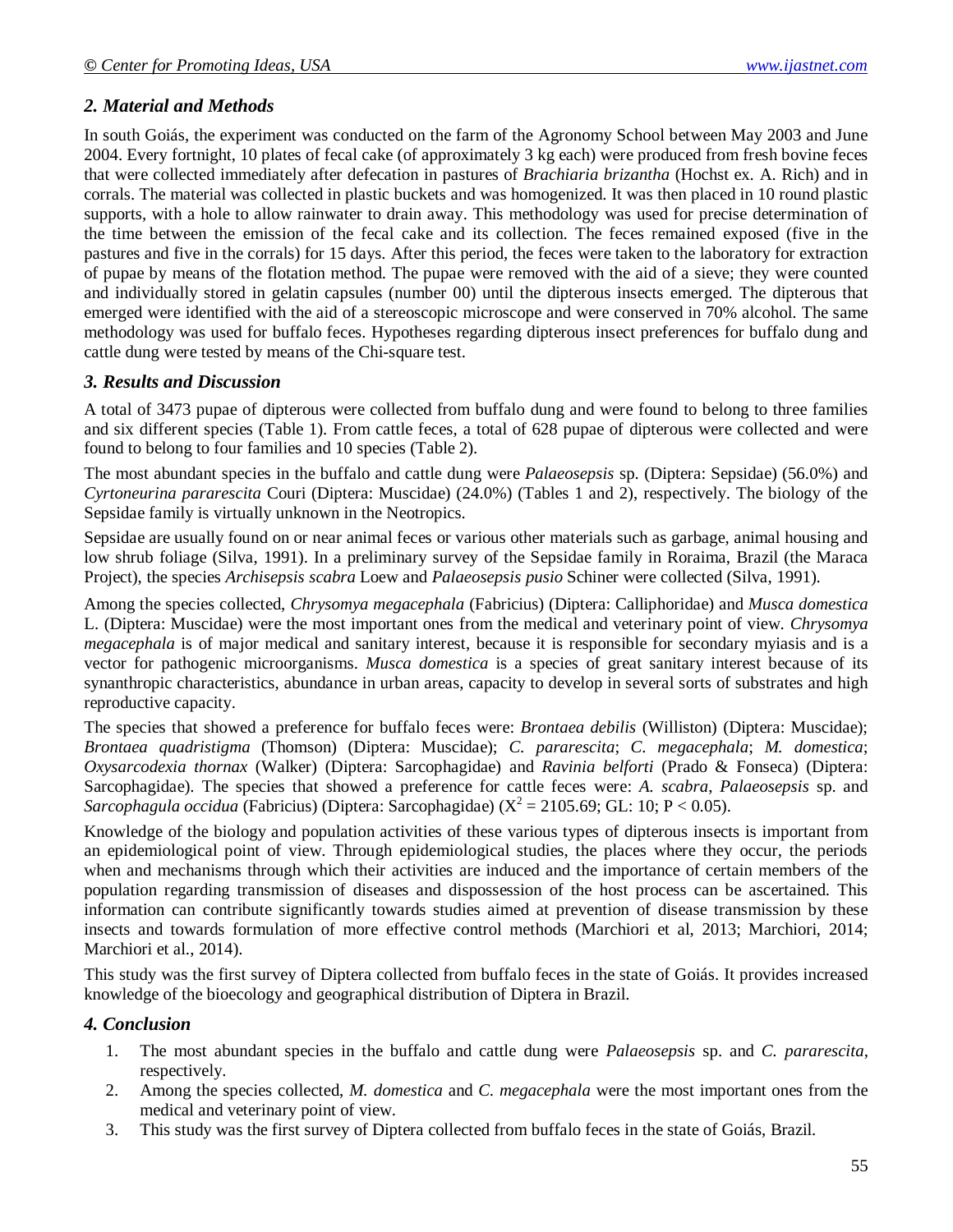### *References*

- Armitage, D.M. (1986). Population changes of four species of insects (Coleoptera: Diptera) in three deep poultry houses*.* Entomology Motley Magazine*,* 122, 75-77.
- Berti Filho, E., Thomazini, M.J. and Costa, V.A. (1996). Artrópodes benéficos associados ao esterco de galinhas poedeiras no Brasil. Revista de Agricultura, 71, 73-286.
- Ekanem, M.S., Idiong, M.O. and Usua, E.J. (2013). Synanthropic indices and baits preferences of common nonbiting dipterous (Diptera: Cyclorrhapha) of Akwa Ibom State, Nigeria. International Journal of Biodiversity and Conservation, 5, 192-197.
- Chow, C.Y. (1940). The commom blue bottle fly *Chrysomya megacephala* as a carrier of pathogenic bacteria in Beijing. China Chinese Medical, 57, 145-153.
- Couri, M.S. and Barros, G.P.S. (2010). Diptera hosts of *Stylogaster* Macquart (Diptera: Conopidae) from Madagascar and South Africa. Revista Brasileira de Entomologia*,* 54, 361-366.
- Cunningham, H.B., Little, C.D., Edgar, S.A. and Eden, W.G. (1985). Species and relative abundance of dipterous collected rom chickem manure in Alabama. Journal of Economic Entomolology*,* 48, 620.
- Greenberg, B. (1971). Dipterous and disease ecology, classification and biotic association. (3rd ed.). New Jersey, Princeton Univertisty Press.
- Marchiori, C.H. (2013). Parasitoids of Diptera of importance to public health, medical, veterinary and economic collected in two different types of traps in south Goiás, Brazil. Mitteilungen klosterneuburg, 62, 23- 8.
- Marchiori, C.H., Borges, L.M.F. and Ferreira, L.L. (2013). Dipterous parasitoids collected from cattle dun in Goiânia, central Goiás, Brazil. Journal Pensée, 75, 418-426.
- Marchiori, C.H. (2014). First occurrence of *Neralsia splendens* (Borgmeier) (Hymenoptera: Figitidae) as parasitoids of *Cyrtoneurina pararescita* Couri (Diptera: Muscidae) in a rural area in Brazil. Agricultural Sciences, 5, 84 – 86.
- Marchiori, C.H., Borges, L.M.F. and Ferreira, L.L (2014). Parasitoids of dipterous collected in cattle dung in the Regions South and Central of Goiás, Brazil. Advances in Entomology, 2, 20–23.
- Oliveira, J.T.M., Oliveira, B.M.A., Gonçalves, A.S. and Serra-Freire, N.M. (2004). Ocorrência de miíases humenas na região da Baixada Fluminense, Estado do Rio de Janeiro, Brasil. Entomología y Vectores, 11, 85-102.
- Seolin, D.L., Fonseca, E.S. and Guimarães, R.B. (2012). Distribuição espacial de moscas sinantrópicas (Insecta, Diptera) no Campus da UNESP de Presidente Prudente, SP. Revista GeoAtos, 1, 43-53.
- Silva, V.R. (1991). Levantamento preliminares de Sepsidae (Diptera: Schizophora) em Roraima, projeto Maracá com descrição de uma espécie nova. Acta Amazônica, 2, 369-374.